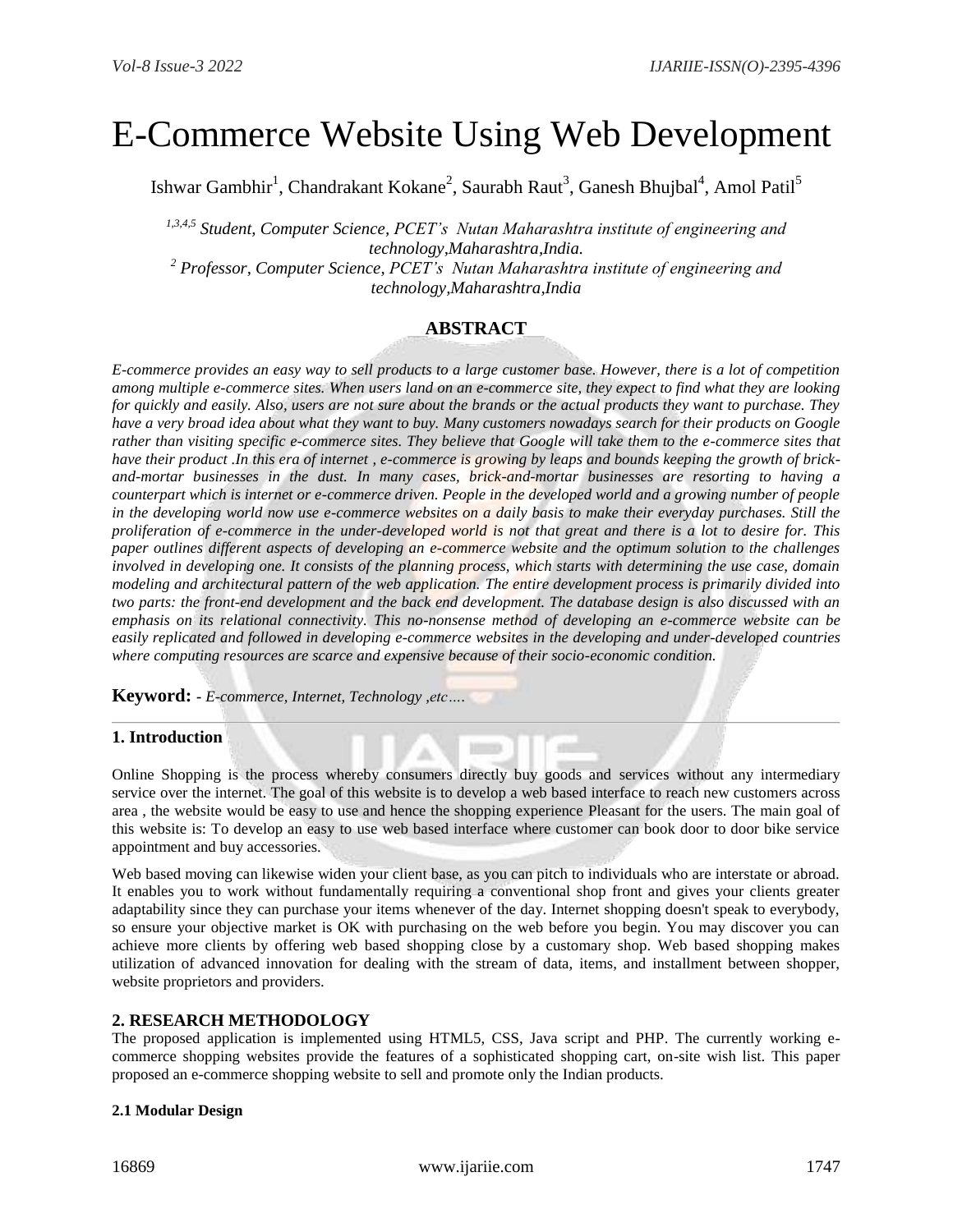The functionality of the proposed application is divided into number of sub modules. The modules to be taken into account are customer shopping cart module, orders, payment and product module. These modules are integrated together give the functionality desired out of the application.

## **2.2 Customer**

This information includes giving username and password to login to this site. This is required to verify the user. In this module the client information is processed. The email id of the customer is used to confirm the customer's orders and also to send promotional emails.

## **2.3 Order**

In this module customer order is processed. The user can place the order for the items they wants to buy. It verifies the pin code and it confirms the order to delivered place. At the shipping address the product should be delivered.

# **2.4 SERVICE**

In this module customer can book bike service online. Biker's Zone would help each and every person to book bike service appointment for door to door service.

# **3. DEVELOPMENT TOOLS**

The entire development process has been subdivided into two: the front end development and the backend development. The front end comprises of the visually visible parts such as the home page, contact page, admin panel, shopping cart page. The back end contains the database and its interaction with the front-end.

### **3.1 Front End Development**

The front end was initially raw coded using JavaScript. JavaScript is a client side scripting language which is a dedicated language for web development. JavaScript code was simply mixed with the Hypertext Mark-up Language (HTML5) code. A static page is an HTML5 document that is stored on the web server and does not change. Hypertext mark-up language is the language used to design the web pages of an application. Cascading Style Sheet (CSS) is a style sheet language used for describing the look and formatting a document written in a mark-up language. These CSS files are linked with the class files with .php extensions to put the panels in order, the text with correct font, size and color. JavaScript is a client side scripting language most commonly used as part of web browsers and its implementations allow client side scripts to interact with the user, control the browser and alter the document content which is displayed. For example, in website for the clients registration, the system ask to provide their details which contains their name, email address, mobile number, etc. If they missed any of the details then immediately the browser asks them to fill the particular field. This is implemented & handled by a JavaScript.

### **3.2 Backend Development**

The Database Management System (DBMS) provides support for the back end. The database management system is essentially software where admin can create the database, add, drop, alter and update tables. The tables can hold different types of data for example: integer, variable characters etc. in our application we have chosen the MySQL DBMS to hold the database. MySQL is a relational database management system. The main reason is MySQL development project has made its source code available under the terms of the General Public License (GNU) which is an open source web application.

### **3.1 Database Design**

The information provided by the customer while registering in the website is stored in the database. The products with their identification, description and image is stored in the database. Moreover, if admin update any of the featured products then update takes place in the database. So the program has a lot to do with the database. Any query is run on the database by Structured Query Language (SQL). As stated earlier that PHP has some useful features one of them is the support to connect the database and run queries. The following diagram explains the details the database design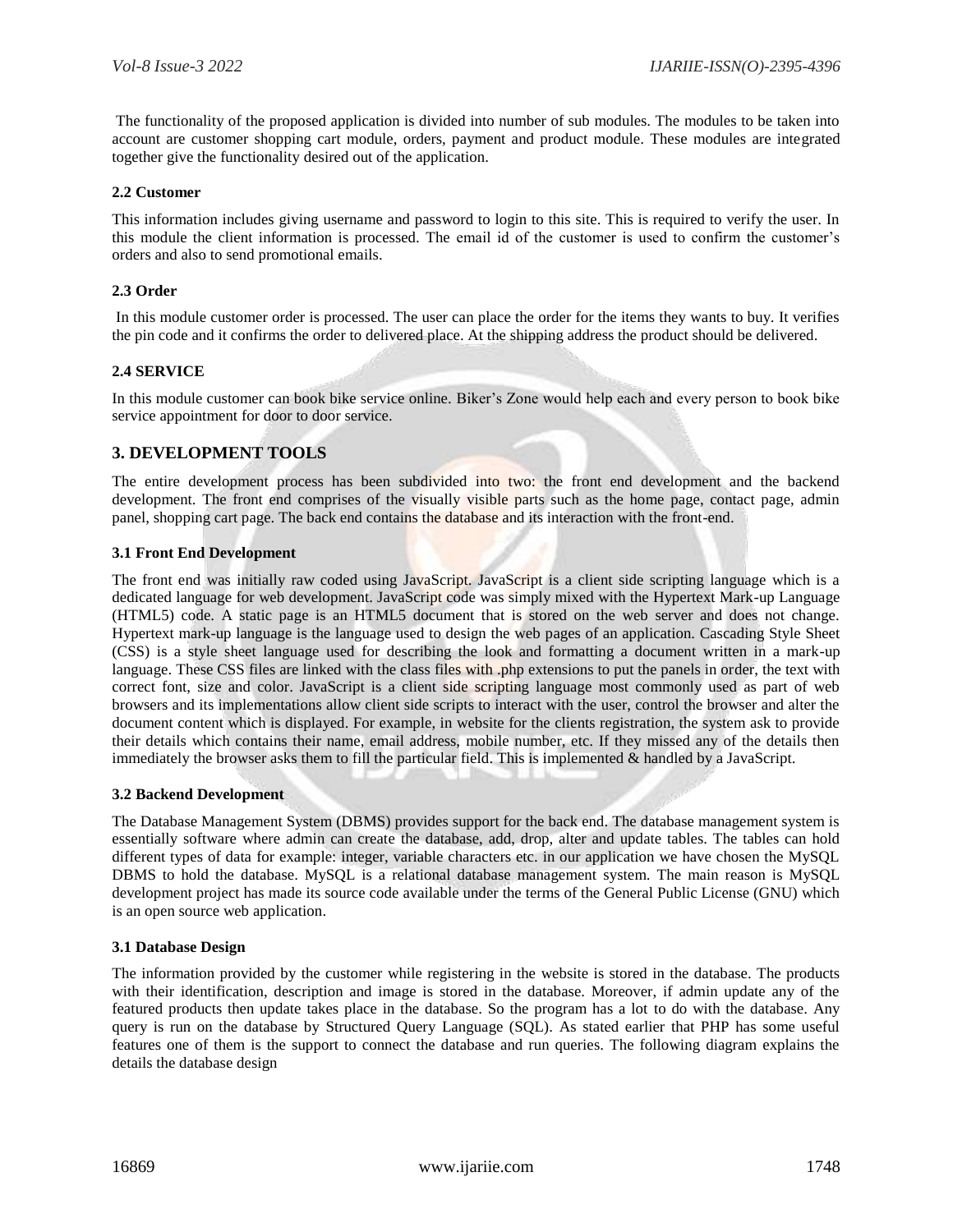# **4. CONCLUSIONS**

The research works on E-commerce propose good number of variables to be taken care of if marketers need to be successful in this newly business model. The factors which will significantly contribute to the success of the E-Commerce industry and focused upon should be consistency of transaction steps, consistency of Web site design, replacement guarantee, M-Commerce services, consistency of promotions, consistency of in-stock indications, consistency of product variety, location based services, multiple payment option, right content, shipment option, legal requirement of generating invoices for online transactions, quick Service, T & C should be clear & realistic, the product quality should be same as shown on the portal. The 11 important feature in ecommerce is privacy which not only increases competitive advantage but confidence level of the customers. The researches also suggest 18-35 as the good customer age to be promising and to be targeted irrespective of gender for better results.

The e-commerce industry participants must also understand and address the cultural issues that are unique to the target country and relate to off-site transactional process, the large scale diffusion and success of such endeavors will be greatly impeded. E-Commerce firms must also find most effective ways to combine the online relationship with the offline relationship, with the idea that the full relationship with the customer is not complete without considering both online and offline, as well as how they interact.

E-Commerce is a boon for any country- if given right impetus and good environmental framework to prosper can significantly lead to country's progress and development.

# **5. ACKNOWLEDGEMENT**

We would like to convey our heartfelt gratitude to our Department and Institution for providing an amazing academic atmosphere that enabled us to complete this project.

We are grateful to Mr. Chandrakant Kokane for assisting us in completing our assignment by providing us with important guidance and encouragement.

We would like to thank the teaching and non-teaching personnel of the Department of Computer Engineering at Nutan Maharashtra Institute of Engineering and Technology for their encouragement and assistance.

# **6. REFERENCES**

[1]. Kokane, Chandrakant D., Sachin D. Babar, and Parikshit N. Mahalle. "An Adaptive Algorithm for Lexical Ambiguity in Word Sense Disambiguation." *Proceeding of First Doctoral Symposium on Natural Computing Research*. Springer, Singapore, 2021.

[2]. Kokane, Chandrakant D., Sachin D. Babar, and Parikshit N. Mahalle. "Word Sense Disambiguation for Large Documents Using Neural Network Model." 2021 12th International Conference on Computing Communication and Networking Technologies (ICCCNT). IEEE, 2021.

[3].S. E. Ullah, T. Alauddin and H. U. Zaman, "Developing an E-commerce website", 2016 IEEE International Conference on Microelectronics, Computing and Communications (MicroCom), Durgapur, 2016, pp.1-4.

[4]. Z. Ruvalcaba and A. Boehm, "Introduction To The Web Development" in murach's HTML5 and CSS 3 1sted., Fresno, CA:Mike Murach and Associates, Inc., pp. 4-7, 2012.